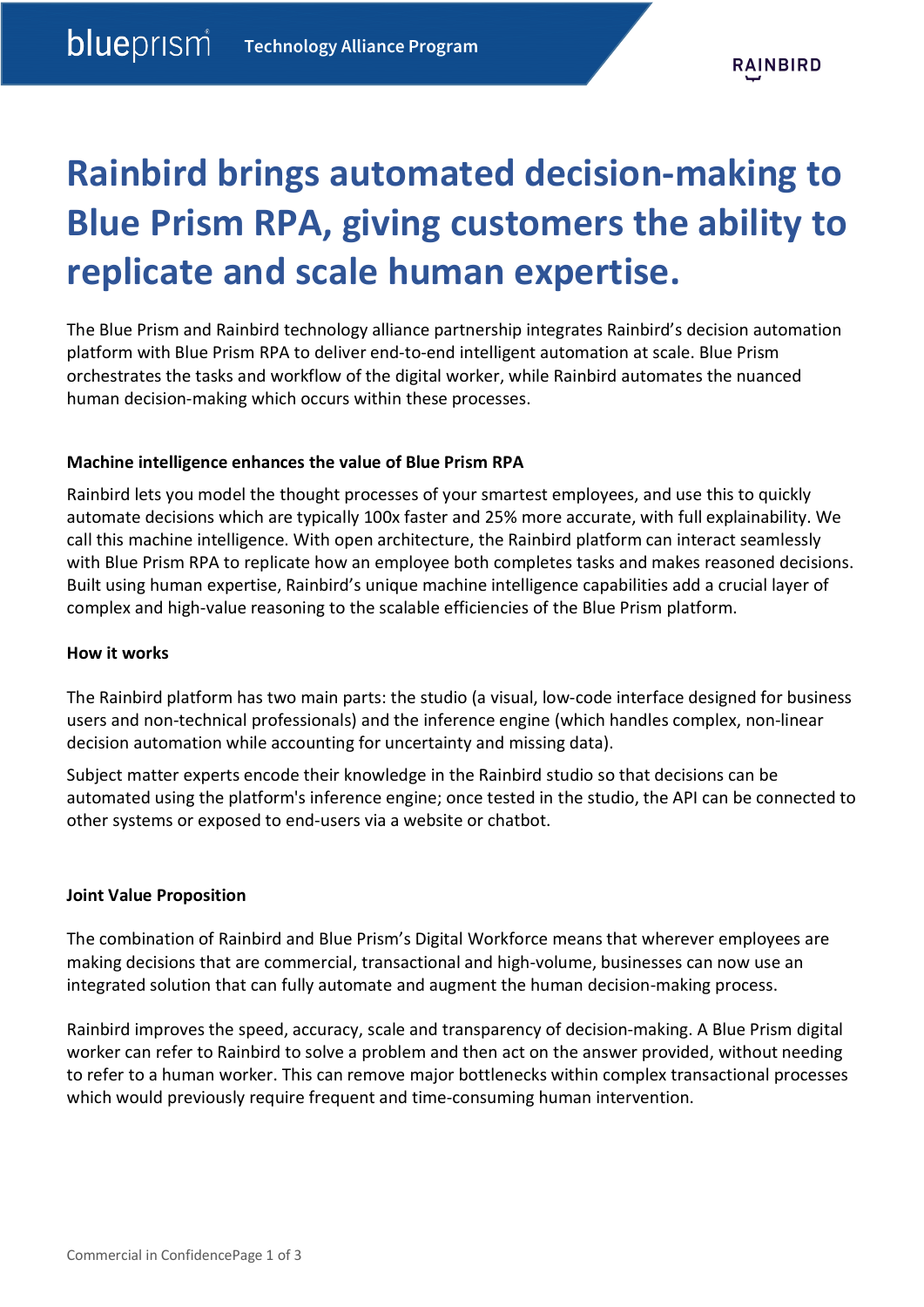#### **Integration example - Automated Fraud Investigation**

Blue Prism and Rainbird have collaborated on an automated fraud solution, which replicates the end-toend fraud investigation process for major organisations - including data gathering (Blue Prism), case decisioning (Rainbird), and follow-up action (Blue Prism).

Despite a recent uptake in automation, fraud investigation processes are still very manual, in particular for large banks and insurance businesses. They deal with a high and often unpredictable volume of cases which are increasing in complexity, and often involve hundreds of employees. Operational costs are high, and the quality and speed of response is often less than desired. However, our Automated Fraud Investigation solution can significantly reduce costs in year 1 by introducing unprecedented speed, accuracy and scalability. The solution is also fully auditable and explainable.

#### **Integration overview diagram**



### **Summary**

The combination of Blue Prism and Rainbird offers a comprehensive intelligent automation offering for end-to-end processes and decision-making, taking organisations much further along the automation journey and unlocking significantly greater value. This is evidenced in particular by our Intelligent Fraud Investigation solution, which can help organisations (such as banks or utility companies) to address the significant and growing challenge of monitoring and preventing increasingly sophisticated fraudulent activity. This is just one of many use cases which Blue Prism and Rainbird can help to address.